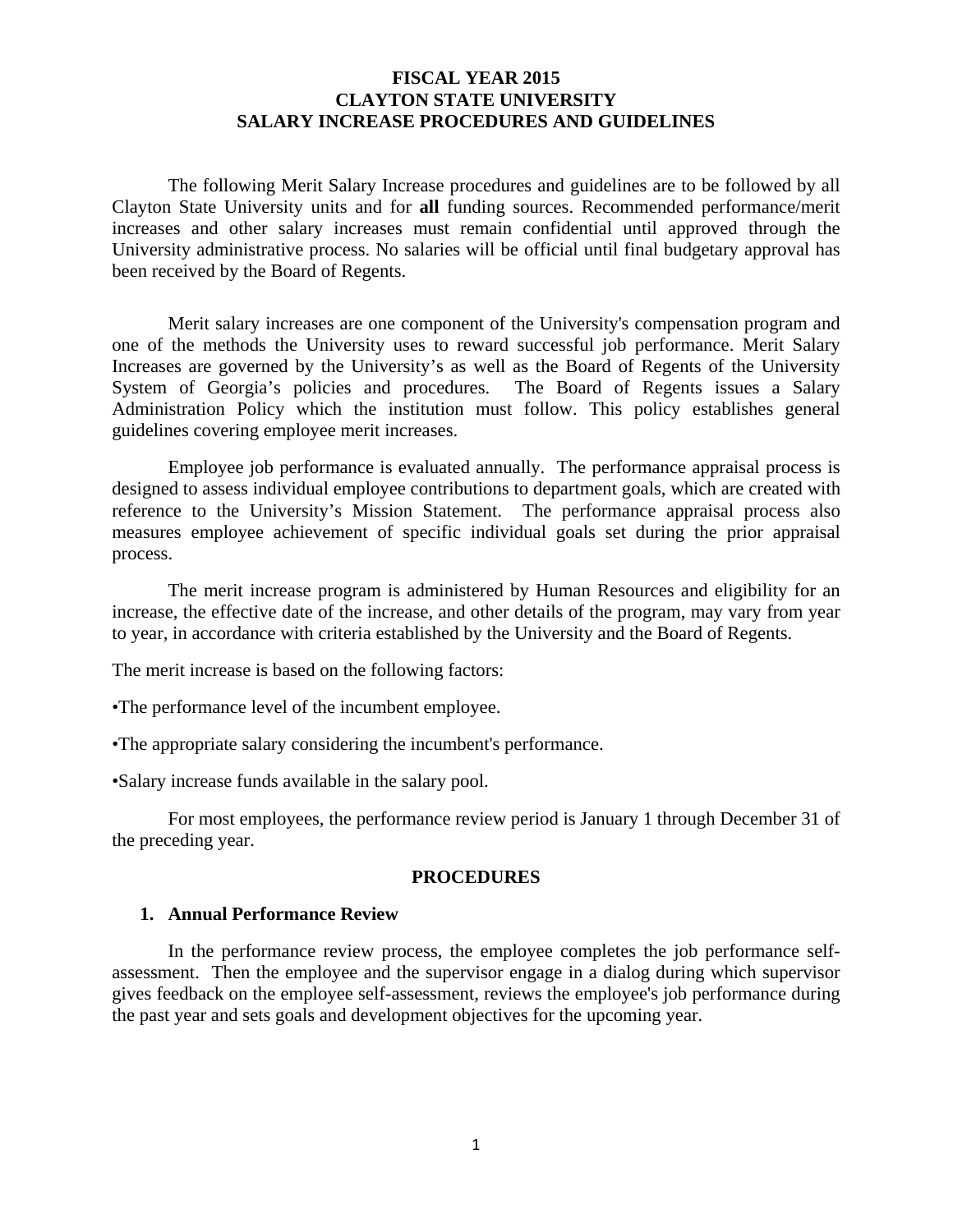### **2. Merit Salary Increase Budget**

Merit Salary Increase budgets are developed based on the total salary level in each unit. Dollars from unfilled positions are pooled and used to provide higher percentage increases to outstandingly stellar employees. The office of Human Resources will prepare and disseminate spreadsheets that provide a list of employees and other merit data.

### **3. Merit Increase Eligibility**

 In general, employees, hired or re-employed 12 months prior to the performance evaluation time period, are eligible to be considered for a merit increase. For most nonprobationary employees the effective date of the annual increase is July 1. For newly hired or reemployed employees on probation, the merit increase will be effective after they have successfully completed their probationary period (without any retroactive effect).

Employees that receive less than standard or satisfactory ratings, or promoted or demoted within 12 months of the upcoming January 1 are not eligible to be considered for a merit increase. The merit increase will be effective after they have successfully completed their probationary period (without any retroactive effect).

For employees hired, re-employed, promoted, transferred or demoted on or after January 1, the starting salary in the new position should take into account that the employee will not be eligible for a merit increase until July of the following calendar year.

# **(The University has approved a one-time exception for FY 15 for promoted or transferred employees because of the lack of merit raises for 5 years.)**

Part-time and temporary employees are not eligible.

# **4. Merit Salary Increase Awards**

Supervisors recommend whether an employee should receive any increase and, if so, the level of increase. Within the constraints of the merit budget, increases are awarded on the basis of the three factors listed above, and other University and BOR guidelines issued annually. Factors that should not be considered for merit increases include: length of service, market comparability, and cost of living.

All merit increases are subject to initial approval by the divisional Vice President and require the Vice President of Business Operations and President's approval.

Departments must administer the University's merit salary increase policy and follow the procedures outlined above.